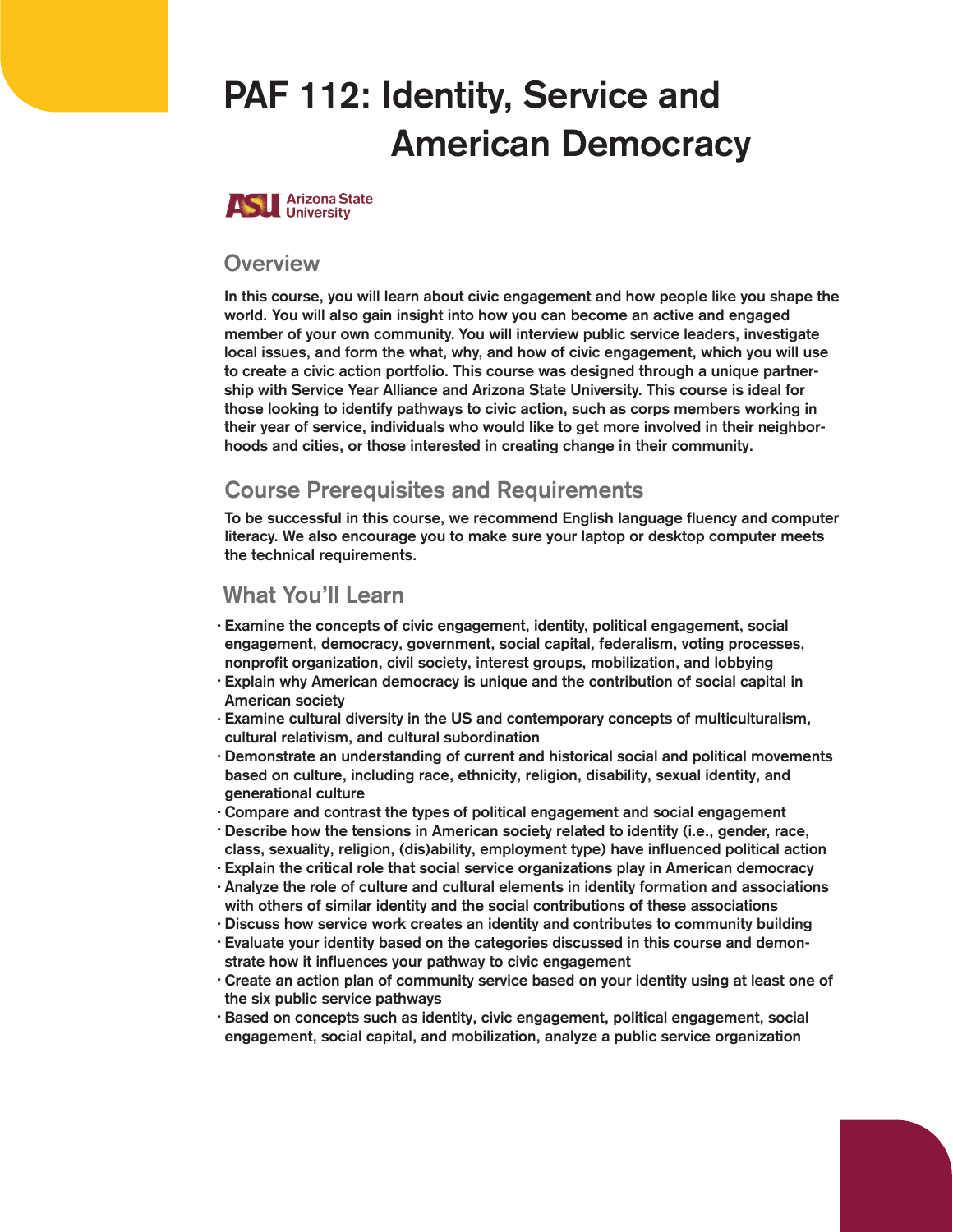

### **Transcript**

This course appears on your transcript identically to how it appears on the transcript of an enrolled ASU student who has taken the course on one of ASU's campuses.

This course satisfies 3 credit hours toward the Social-Behavioral (SB) and Cultural Diversity in the United States (C) General Studies requirement at Arizona State University. It is strongly encouraged that you consult with your institution of choice to determine how these credits will be applied to their degree requirements prior to transferring your credit.

## Exams and Grading

50% 50%

ePortfolio Quizzes (5)